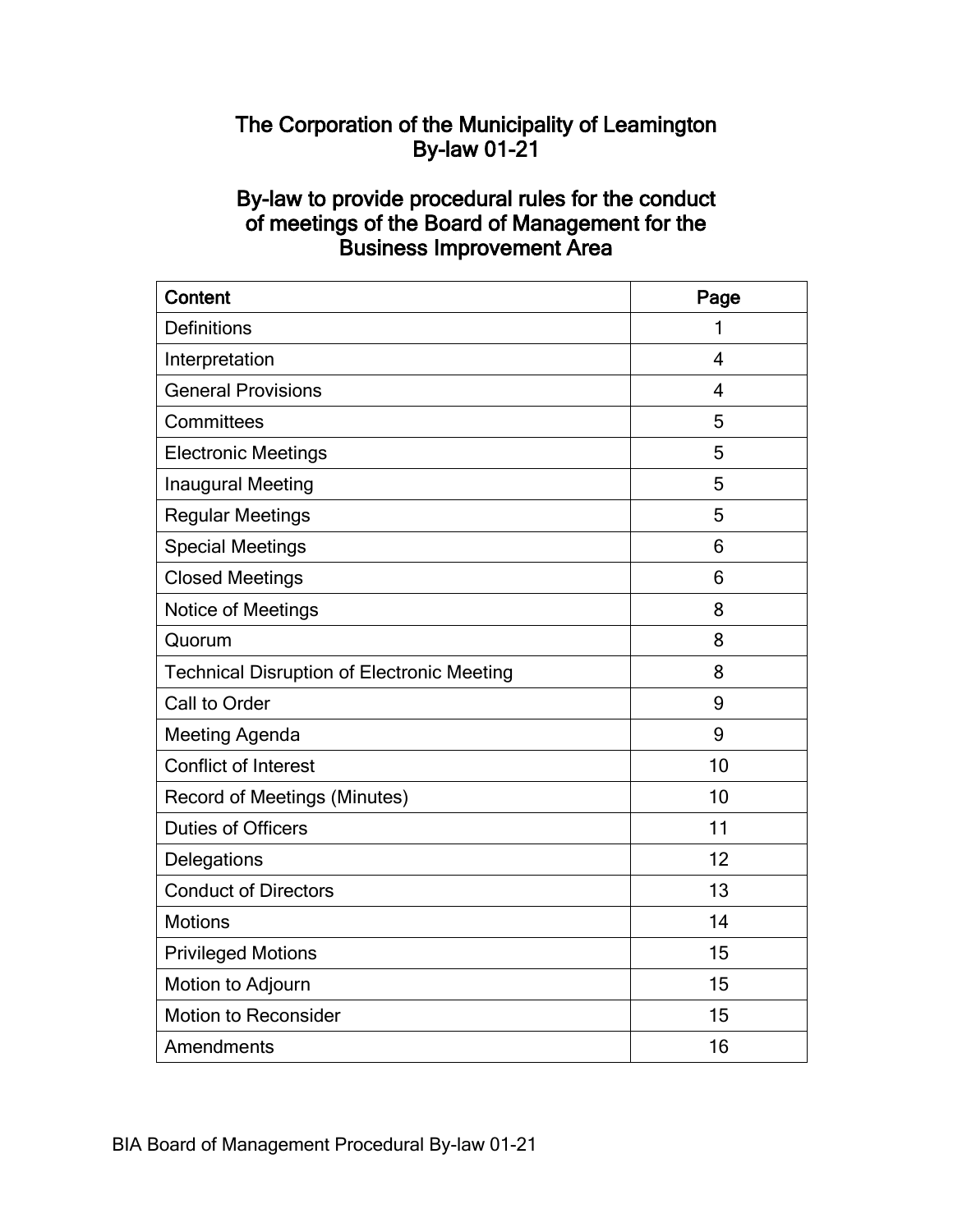| Notice of Motion                       | 17 |
|----------------------------------------|----|
| By-laws                                | 17 |
| Voting                                 | 17 |
| <b>Recorded Vote</b>                   | 18 |
| Members' Meetings                      | 19 |
| Notice of Members' Meetings            | 19 |
| Record of Members' Meetings            | 19 |
| Nomination of Directors by the Members | 19 |
| <b>Voting by Members</b>               | 20 |
| In Force                               | 20 |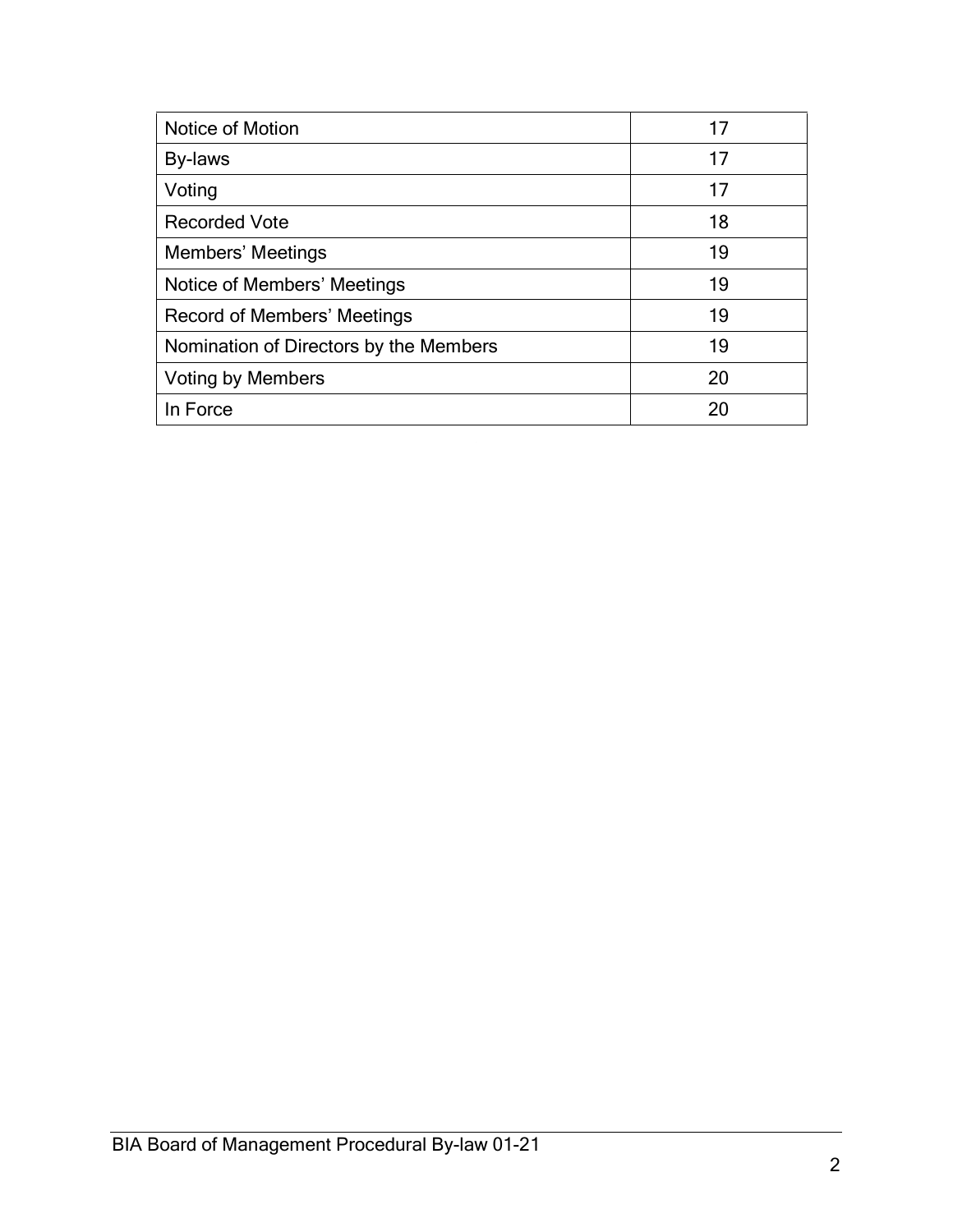# The Corporation of the Municipality of Leamington By-law 01-21

### By-law to provide procedural rules for the conduct of meetings of the Board of Management for the Business Improvement Area

WHEREAS Council of the Municipality passed By-law 3007 designating an area as a BIA and further passed By-law 323-13, amending the boundaries of the BIA;

AND WHEREAS Council of the Municipality passed By-law 04-21 continuing the Board of Management established by By-law 3022;

AND WHEREAS subsection 204(2.1) of the Act provides that a board of management of a business improvement area is a local board of the municipality for all purposes;

AND WHEREAS section 238(2) of the Act requires that every local board pass a procedural by-law for governing the calling, place and proceedings of its meetings;

AND WHEREAS subsection 238(3.1) of the Act indicates that the procedural by-law may provide that a director of a local board may participate electronically in a meeting to the extent and in the manner set out in the by-law and section 238(3.3) of the Act indicates that a procedural by-law may provide that a director so participating may be counted in determining whether or not a quorum of directors is present at any point in time and participate electronically in a Closed Meeting.

THEREFORE the Board of Management hereby enacts as follows:

# **Definitions**

- 1. For the purpose of this By-law:
	- a) "Act" means the Municipal Act, 2001, S.O. 2001, c.25.
	- b) "Amendment" means a change in the form of a Motion designed to alter or vary the term of the main Motion without materially changing its meaning. It may propose that certain words be left out, that certain words be omitted and replaced by others, or that certain words be inserted or added and "Amended" has a corresponding meaning.
	- c) "BIA" means the area consisting of the lands and premises described in Schedule A to By-law 323-13 and designated as an improvement area pursuant to subsection 204(1) of the Act.
	- d) "Board of Management" means the corporation established by By-law 3022 and continued by By-law 04-21 pursuant to subsection 204(1) of the Act.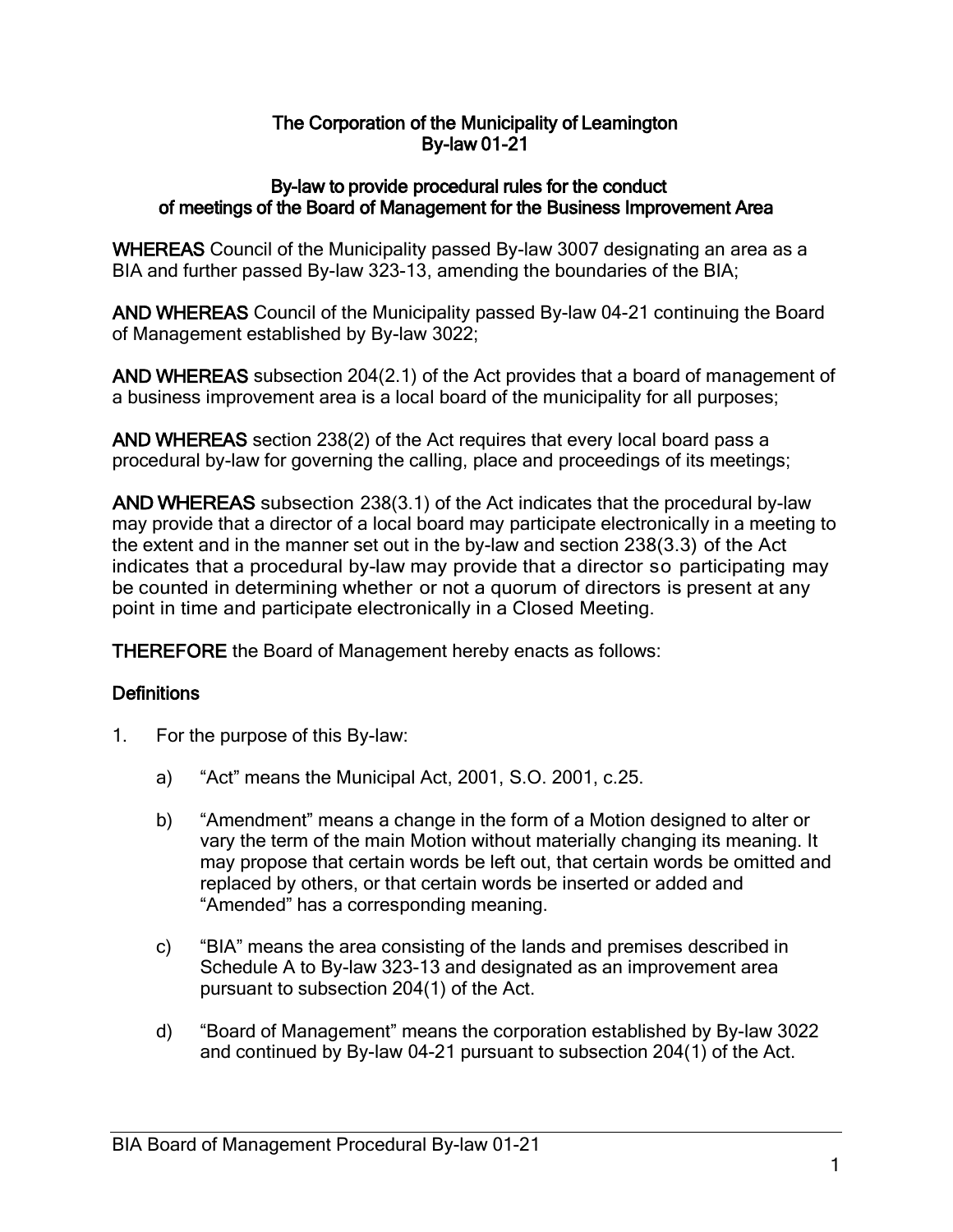- e) "Business Day" means any working day (Monday to Friday inclusive) excluding statutory and other holidays (i.e., New Year's Day, Family Day, Good Friday, Easter Monday, Victoria Day, Canada Day, Civic Holiday, Labour Day, Thanksgiving Day, Remembrance Day, Christmas Day, Boxing Day) and any other day on which the province has elected to be closed for business.
- f) "Clerk" means the Clerk of the Municipality and shall include a deputy clerk or anyone designated by the Clerk to carry out duties of the Clerk.
- g) "Closed Meeting" means a Meeting or portion thereof, which is closed to the public in accordance with this By-law and section 239 of the Act.
- h) "Code of Conduct" means the Code of Conduct of the Board of Management as described in section 22 or 23 of By-law 04-21, as the case may be.
- i) "Committee" means any standing committee, advisory committee or other committee or similar entity established by the Board of Management.
- j) "Conflict of Interest" means a pecuniary interest, direct or indirect, as described within the Municipal Conflict of Interest Act.
- k) "Council" means the Council of the Municipality.
- l) "Delegation" means any person(s), group(s), corporation(s) or organization(s), who wishes to address the Board of Management and who is not a Director of the Board of Management.
- m) "Director" means an individual appointed to the Board of Management by Council.
- n) "Electronic Means" means telephone or audio conference, video conference via an internet meeting platform or some other electronic method or combination thereof whereby all participants in the Meeting are able to hear and/or see all other participants by way of such electronic method.
- o) "Electronic Meeting" shall mean a Meeting conducted in full or part via Electronic Means and with or without in person attendance.
- p) "Friendly Amendment" means an Amendment offered by someone who is in sympathy with the purposes of the Motion, in the belief that the Amendment will either improve the statement or effect of the Motion, or will increase the chances of the Motion's adoption, presumably to the satisfaction of its mover and seconder.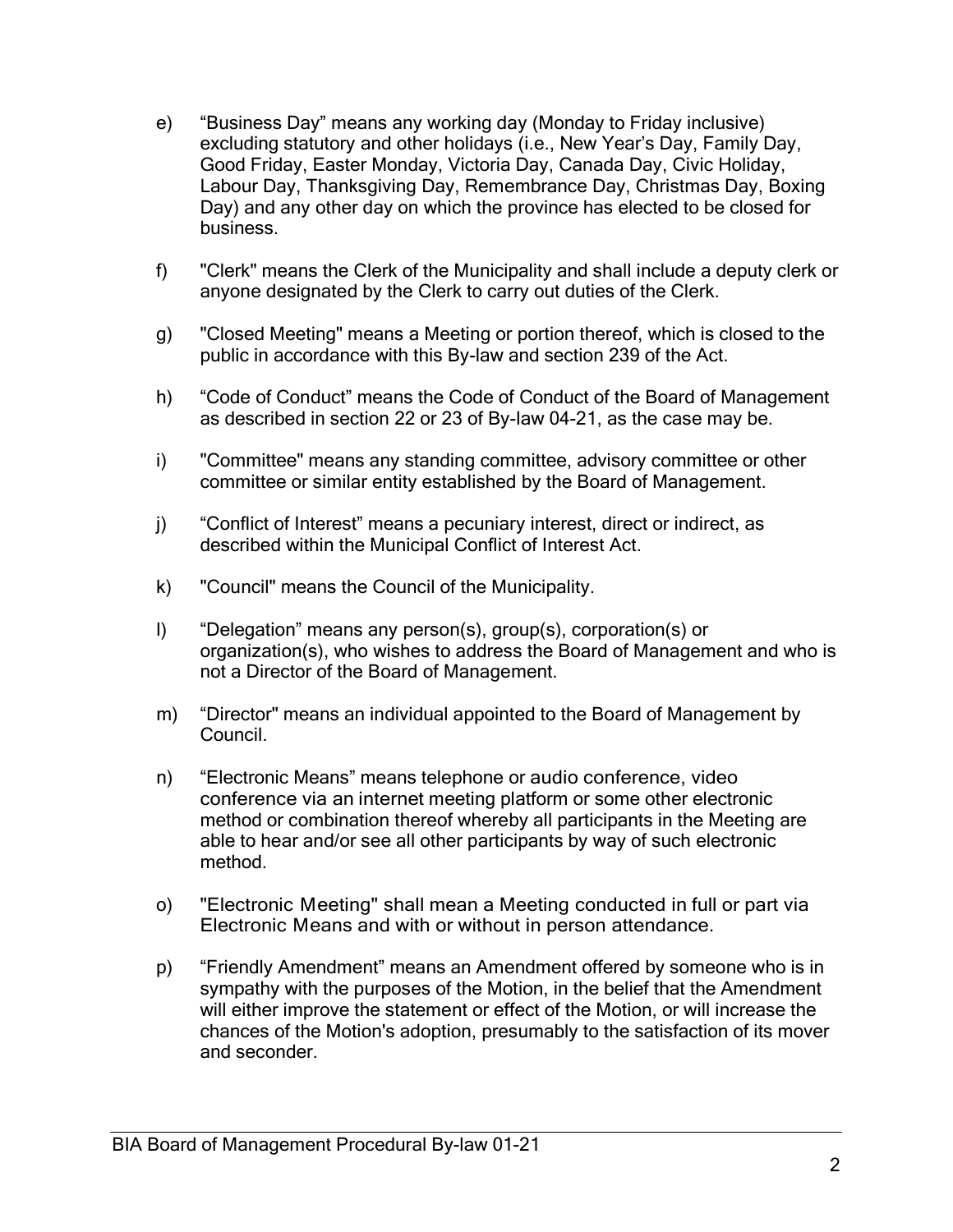- q) "Inaugural Meeting" means the first meeting of the term of the Board of Management after the appointment of the Directors by Council.
- r) "Meeting" means any meeting of the Board of Management where:
	- i) Quorum is present; and
	- ii) Directors discuss or otherwise deal with any matter in a way that materially advances the business or decision making of the Board of Management.
- s) "Member" means every individual, partnership or corporation that is assessed with respect to rateable property in the BIA that is in a commercial property tax class as prescribed under the Act and tenants of such property and "Members" has a corresponding meaning.
- t) "Members' Meeting" means a meeting of the Members.
- u) "Motion" means a question to be considered by the Board of Management which is moved, seconded, presented, read by the Chair and is subject to debate.
- v) "Municipal Conflict of Interest Act" means the Municipal Conflict of Interest Act, R.S.O. 1990 c.M.50.
- w) "Municipality" means The Corporation of the Municipality of Leamington.
- x) "Notice of Motion" means advance notice initiated by a Director of a substantial matter in which the Board of Management will be asked to make a decision.
- y) "Officers" means the Chair, Vice-Chair, Secretary and Treasurer elected in accordance with section 16 of By-law 04-21.
- z) "Point of Order" means a matter that a Director considers to be departure from or contravention of the Rules of Procedure.
- aa) "Point of Personal Privilege" means a matter that a Director considers to impugn in their integrity or the integrity of the Board of Management.
- bb) "Quorum" means a majority of the whole number of the Directors who are present in person; or as described in section 38.
- cc) "Reconsider" means to consider a second time with a view to reversing or modifying a Resolution and "Reconsideration" shall have a corresponding meaning.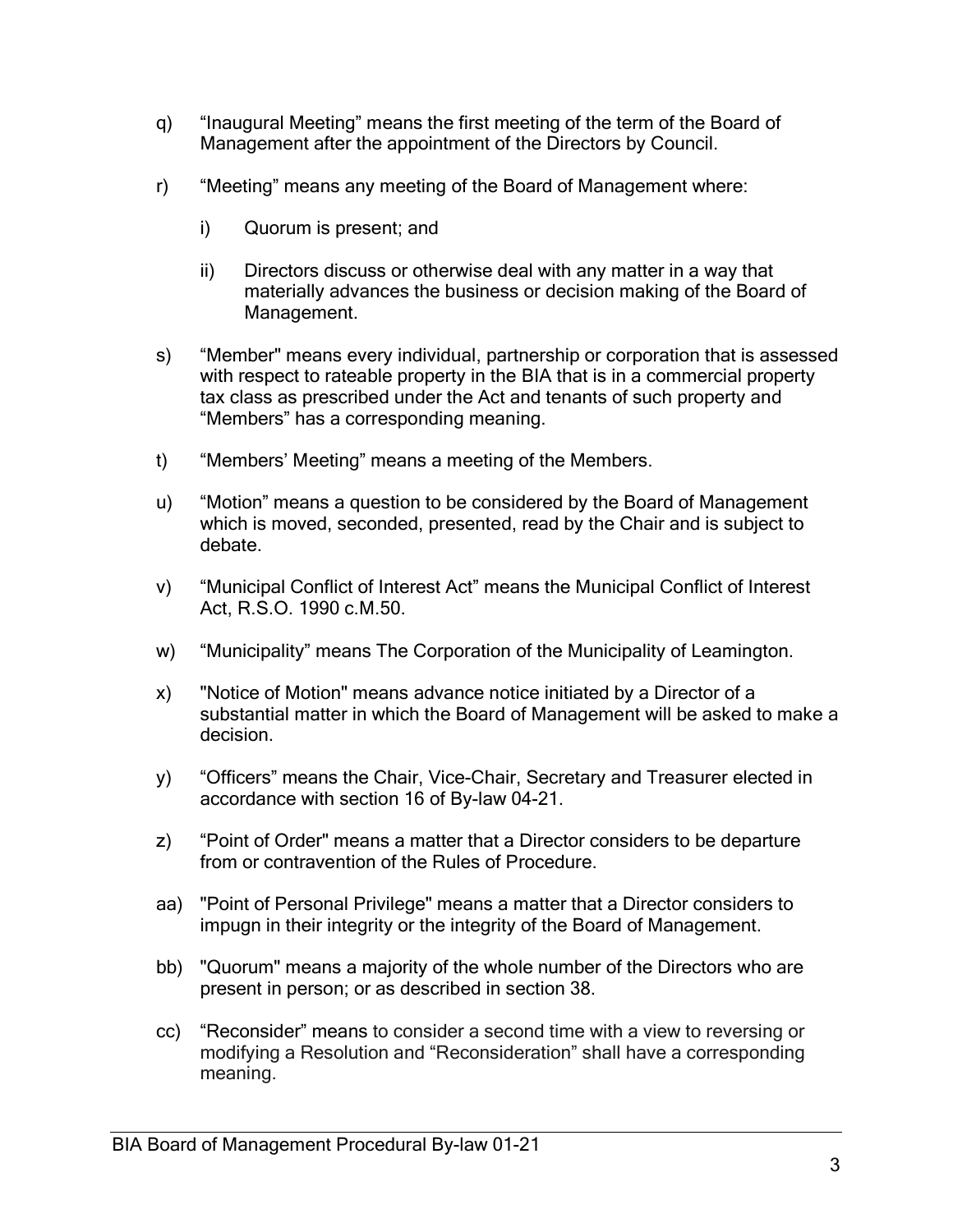- dd) "Recording Secretary" means a person who may not be a Director, but may be an employee of the Board of Management or such other person who is delegated certain duties by the Secretary as set out in this By-law.
- ee) "Regular Meeting" means a meeting described in sections 18 and 19.
- ff) "Resolution" means a Motion that has been carried by the Board of Management.
- gg) "Rules of Procedure" means the applicable procedural rules contained in or referred to in this By-law.
- hh) "Special Meeting" means a previously unscheduled meeting as described in section 21.
- ii) "Terms of Reference" means the purpose and mandate of a Committee; its composition and requirements for reporting to the Board of Management.

### Interpretation

- 2. If any section, subsection, schedule, appendix or part, or parts of this By-law are declared by the Superior Court of Justice to be invalid, illegal or ultra vires, such section, subsection, schedule, appendix or part, or parts shall be deemed to be severable and all parts hereof are declared to be separate and independent and enacted as such.
- 3. Unless otherwise defined, the words and phrases used in this By-law have their normal and ordinary meaning.
- 4. This By-law is gender-neutral and, accordingly, any reference to one gender includes the other.
- 5. References to items in the plural include the singular, as applicable, unless used with a number modifying the term.
- 6. Headings are inserted for convenience of reference purposes only, form no part of this By-law and shall not affect in any way the meaning or interpretation of the provisions of this By-law.

# General Provisions

7. The Rules of Procedure shall be observed in all proceedings of the Board of Management and shall be the rules for the order and dispatch of business by the Board of Management and, unless otherwise provided, with the necessary modification, shall apply to all Members' Meetings and meetings of Committees.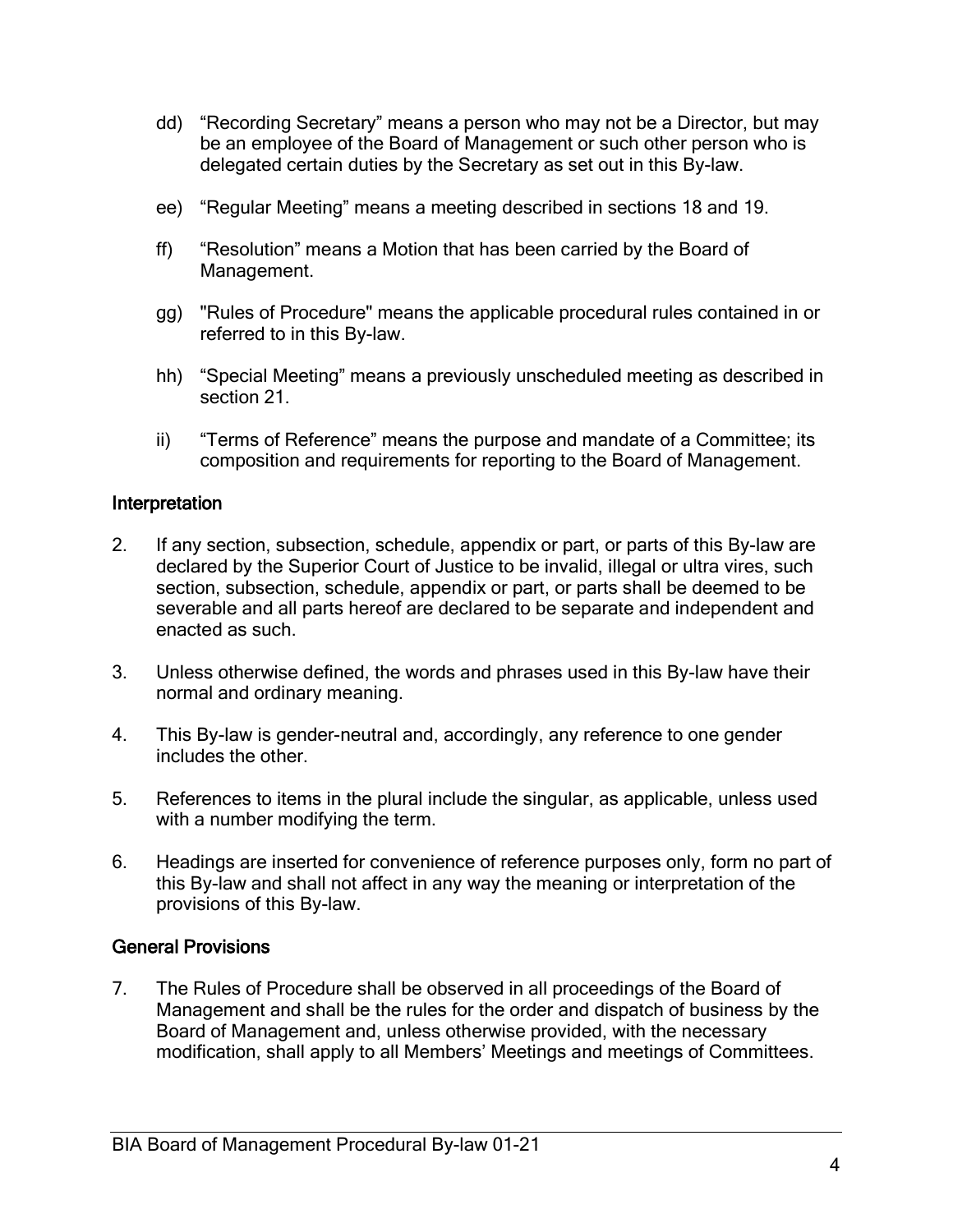- 8. Notwithstanding section 7, other than a requirement for Quorum, the Rules of Procedure may suspended by, at, or for a particular Meeting or Members' Meeting, by Resolution of the Board of Management provided that such Resolution is passed unanimously by the Directors present.
- 9. All Points of Order for which rules have not been provided in this By-law shall be decided by the Chair in accordance, as far as is reasonably practical, with the rules of parliamentary law as contained in the latest edition of Robert's Rules of Order.

# **Committees**

- 10. The Board of Management may establish Committees and may appoint members to a Committee.
- 11. The Board of Management shall approve Terms of Reference prior to the appointment of persons to a Committee.

### Electronic Meetings

- 12. A Director may participate by Electronic Means in an Electronic Meeting.
- 13. The Secretary, in consultation with the Chair, may determine the method and technology to be used for Electronic Meetings based on the resources available.
- 14. Where the Rules of Procedure conflict with the need to facilitate an Electronic Meeting, the Clerk, in consultation with the Chair, shall have the authority to modify the Rules of Procedure to ensure Directors, Delegations, Members and the public, as the case may be may effectively participate in the Electronic Meeting.

### Inaugural Meeting

- 15. The Inaugural Meeting shall be held within thirty (30) days from the date upon which the Directors are appointed by Council.
- 16. The Directors shall elect Officers from among themselves at the Inaugural Meeting.
- 17. The Clerk shall call the Inaugural Meeting to order and chair the meeting until the Chair has been elected. The Chair shall then assume his or her duties as such.

# Regular Meetings

18. Unless held in full as an Electronic Meeting, Regular Meetings shall be held 111 Erie Street North, Leamington or in such other place as determined by Resolution of the Board of Management.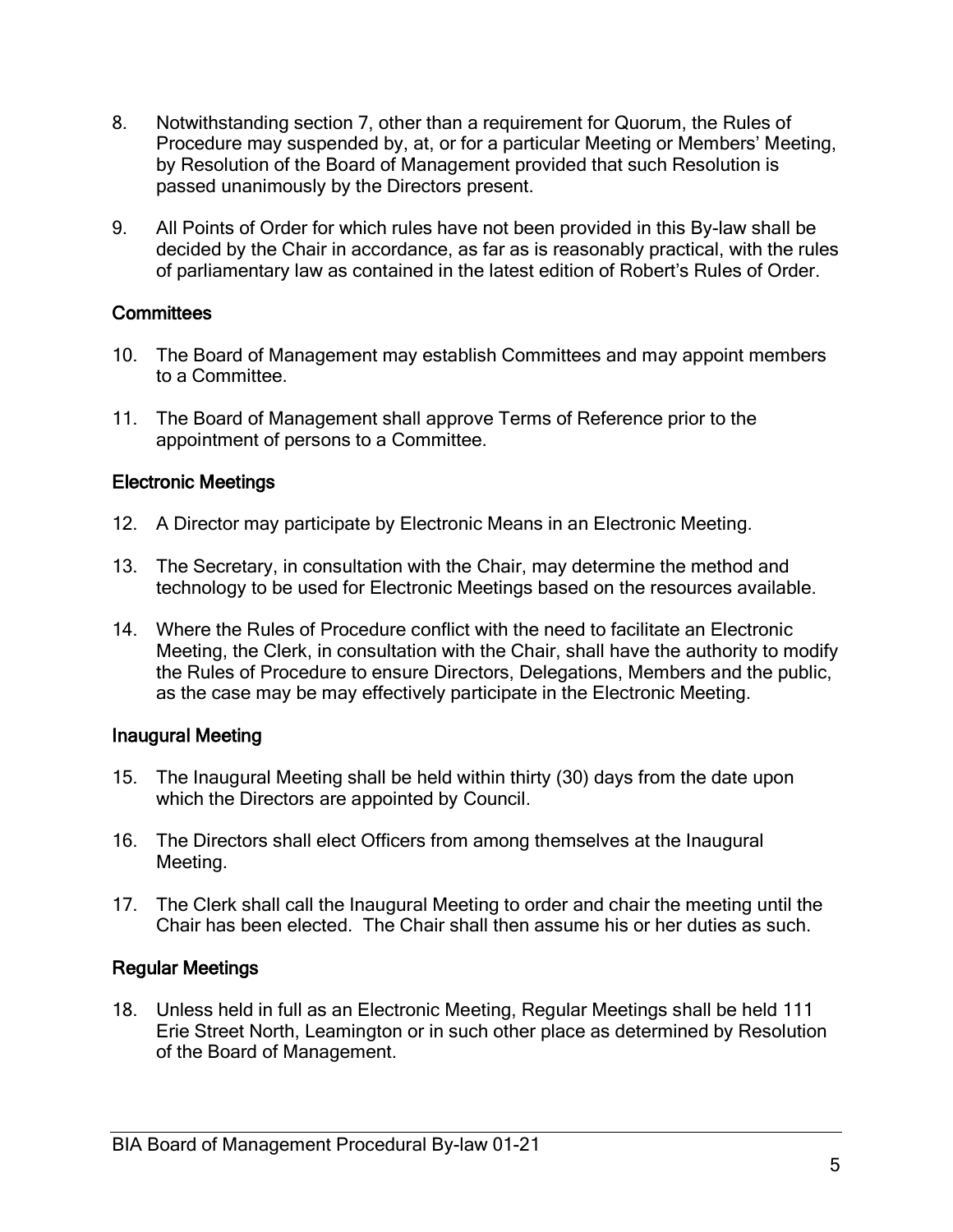- 19. Regular Meetings shall commence at 8:00 a.m. and be held on such dates as determined by Resolution of the Board of Management prior to the end of each previous calendar year, which dates shall be provided to the Clerk.
- 20. Prior to the first Meeting in January of each year, the Clerk shall post on the municipal website the schedule for all Regular Meetings for the calendar year.

# Special Meetings

- 21. Subject to the notice provisions contained in section 33, a Special Meeting may be called as follows:
	- a) by the Chair by providing direction to the Secretary in writing stating the date, time and purpose for the Meeting; or
	- b) by a majority of Directors by providing a written petition to the Secretary stating the date, time and purpose for the Special Meeting.
- 22. Only business dealing directly with the purpose mentioned in the notice shall be transacted at any Special Meeting.

### Closed Meetings

- 23. Meetings shall be open for the public to attend except when considering items in accordance with the criteria for a Closed Meeting as established by Section 239 of the Act as follows:
	- a) the security of the property of the Board of Management;
	- b) personal matters about an identifiable individual, including employees of the Board of Management;
	- c) a proposed or pending acquisition or disposition of land by the Board of Management;
	- d) labour relations or employee negotiations;
	- e) litigation or potential litigation, including matters before administrative tribunals, affecting the Board of Management;
	- f) advice that is subject to solicitor-client privilege, including communications necessary for that purpose;
	- g) a matter in respect of which a council, board, committee or other body may hold a closed meeting under another Act;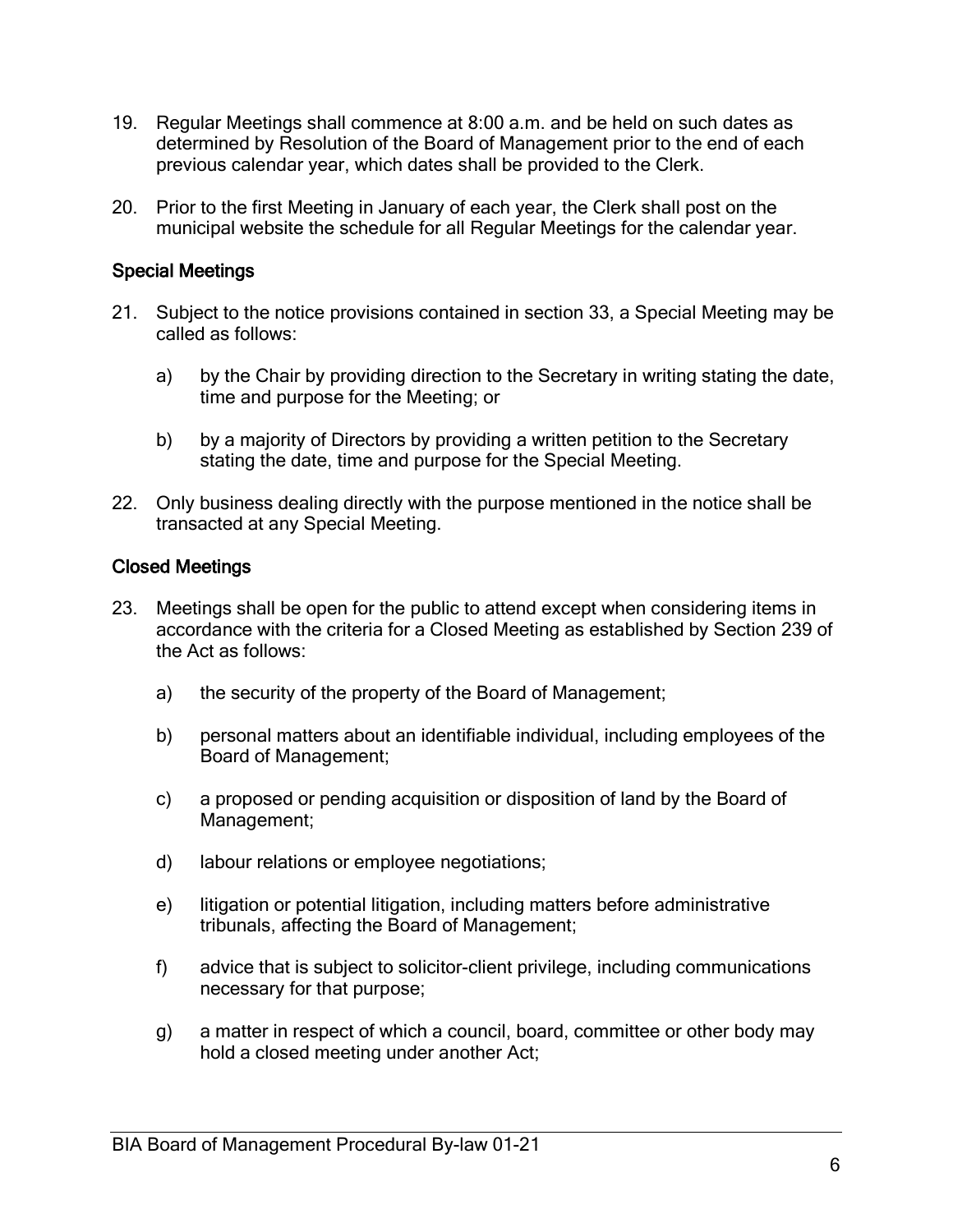- h) information explicitly supplied in confidence to the Board of Management by Canada, a province or territory or a Crown agency of any of them;
- i) a trade secret or scientific, technical, commercial, financial or labour relations information, supplied in confidence to the Board of Management, which, if disclosed, could reasonably be expected to prejudice significantly the competitive position or interfere significantly with the contractual or other negotiations of a person, group of persons, or organization;
- j) a trade secret or scientific, technical, commercial or financial information that belongs to the Board of Management and has monetary value or potential monetary value; or
- k) a position, plan, procedure, criteria or instruction to be applied to any negotiations carried on or to be carried on by or on behalf of the Board of Management.
- 24. The Clerk shall advise as to whether matters may be discussed in the Closed Meeting. Written reports and presentations shall be reviewed in advance by the Clerk for the purpose of determining of whether a matter may be discussed in the Closed Meeting.
- 25. Prior to moving into a Closed Meeting, the Board of Management shall pass a Motion to do so stating the general nature of the matter to be considered in the Closed Meeting and the section of the Act which authorizes the same.
- 26. Only those matters listed on the Closed Meeting agenda and contained in the Resolution to move into a Closed Meeting shall be discussed at the Closed Meeting.
- 27. A vote may not occur in a Closed Meeting unless the subject of the vote is for a procedural matter or for giving direction or instructions to Officers, employees or agents of the Board of Management or persons retained under contract with the Board of Management.
- 28. Closed Meetings shall not be recorded by any audio or video recording device.
- 29. Information, reports, presentations, documentation or deliberations received, reviewed, or undertaken in a Closed Meeting are confidential and must not be disclosed to the public or any individual not entitled to be present at the meeting, unless approved by Resolution of the Board of Management or ordered by any court or tribunal of competent jurisdiction.
- 30. At the conclusion of the Closed Meeting, a Motion shall be passed to adjourn the Closed Meeting and move into open session of the Meeting, where applicable.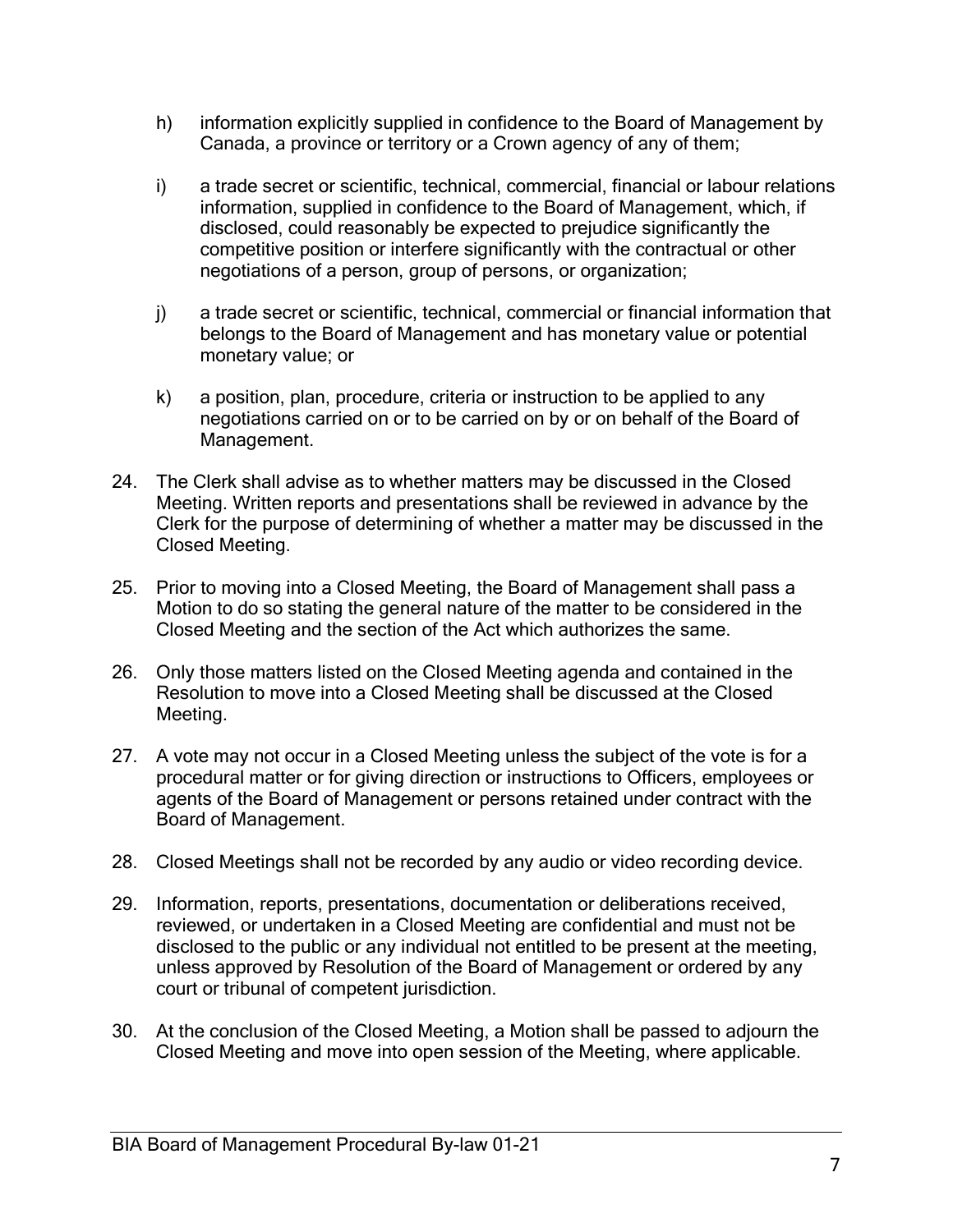31. At the open session of Meeting following the Closed Meeting, the Secretary shall report that the notice of the Closed Meeting was given, the general nature of the matter(s) discussed, the authority for the Closed Meeting and whether any decisions were made, votes taken or directions given.

# Notice of Meetings

- 32. Notice of a Meeting shall include the agenda and accompanying material to be considered by the Board of Management.
- 33. The Clerk shall post notice of a Meeting on the Municipality's website at least two (2) Business Days prior to a Meeting, except if a Meeting is a Special Meeting such notice shall be posted at least forty-eight (48) hours prior to the Special Meeting, and such posting shall serve as notice of the Meeting to the public.
- 34. Failure to meet the notice provisions for a Meeting provided for in this By-law shall not affect the validity of holding the Meeting nor any action taken at the Meeting.

### Quorum

- 35. The Secretary shall record in the minutes, those Directors who were present and those Directors absent from any Meeting for the purposes of determining Quorum.
- 36. Directors attending and present during an Electronic Meeting shall be counted for purposes of Quorum at the commencement and at any point in time during the Meeting.
- 37. If, during the course of a Meeting, Quorum is lost, the Meeting will stand adjourned to reconvene at the next Regular Meeting or at such other time as the Board of Management may direct. The Meeting may be reconvened if Quorum is reconstituted within fifteen (15) minutes.
- 38. When a majority of Directors have disclosed an interest under the Municipal Conflict of Interest Act, the remaining Directors at that meeting shall be deemed to constitute the Quorum, provided such number is not less than two (2).

### Technical Disruption of Electronic Meeting

- 39. In the event of a technical disruption in the communications link of a Director attending the Electronic Meeting by Electronic Means, the Chair may:
	- a) decide to take a short recess until it is determined whether or not the link can be re-established, or
	- b) if Quorum exists, continue the meeting and treat the interruption in the same manner as if a Director who is present in person leaves the meeting room.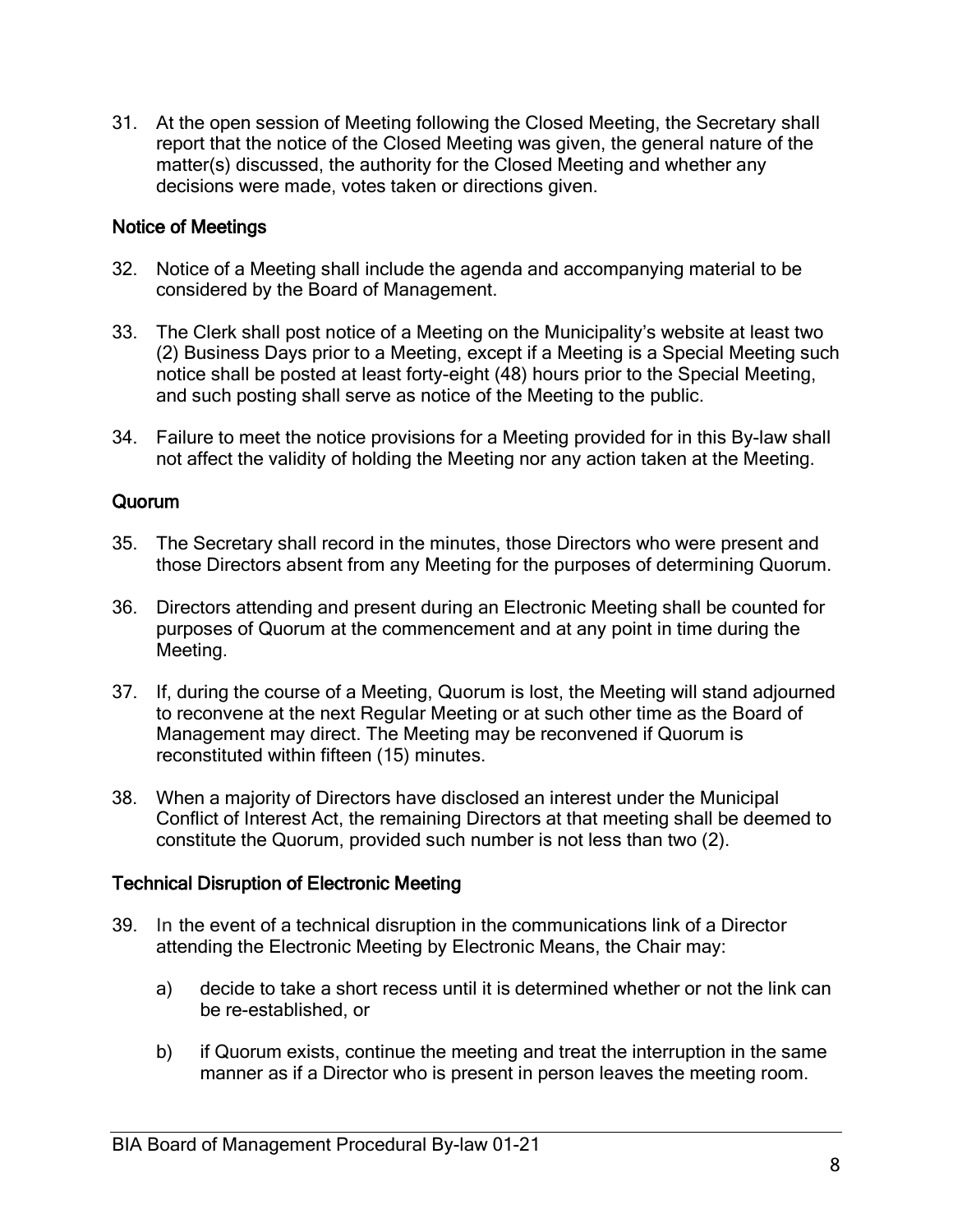40. If Quorum no longer exists due to the technical disruption, the Meeting shall be automatically adjourned after fifteen (15) minutes of technical failure. Notice of the disruption shall be noted in the minutes of the Meeting by the Secretary.

# Call to Order

- 41. At the hour fixed for the holding of the Meeting, if Quorum exists, the Chair shall call the Meeting to order.
- 42. If no Quorum is present fifteen (15) minutes after the time appointed for the Meeting, the Secretary shall record the names of the Directors present and the Meeting shall be adjourned.
- 43. If the Chair is absent at the hour fixed for the holding of the Meeting and a Quorum exists, then the Vice-Chair shall call the Meeting to order. The Vice-Chair shall preside until the arrival of the Chair and while so presiding, the Vice-Chair shall have all the powers and duties of the Chair.
- 44. If both the Chair and the Vice-Chair are absent from the Meeting and a Quorum is present, then the Secretary shall call the Meeting to order and another Director shall be appointed by Resolution to act as the Chair and shall preside over the Meeting until the Chair or the Vice-Chair arrive.

# Meeting Agenda

- 45. The Secretary shall prepare an agenda for the use of Directors at Meetings, in a form that best allows for the most efficient conduct of business.
- 46. For Special Meetings and Closed Meetings, the agenda shall include items the Secretary, in consultation with the Chair, deems necessary and related to the purpose of the Special Meeting or Closed Meeting.
- 47. The agenda shall be prepared three (3) Business Days prior to the Meeting, except in the case of a Special Meeting wherein the agenda shall be prepared as soon as practicable following the calling of the Special Meeting.
- 48. The Secretary may prepare a supplementary agenda in order to deal with urgent or priority matters only.
- 49. The business of the Board of Management shall be taken up in the order in which it stands upon the agenda unless altered at the beginning of the meeting by the Chair.
- 50. All reports and other items listed on the agenda are properly before the Board of Management and no further motion is required to discuss any agenda item. Once a motion is made on the report or agenda item then discussion shall be directed toward the Motion.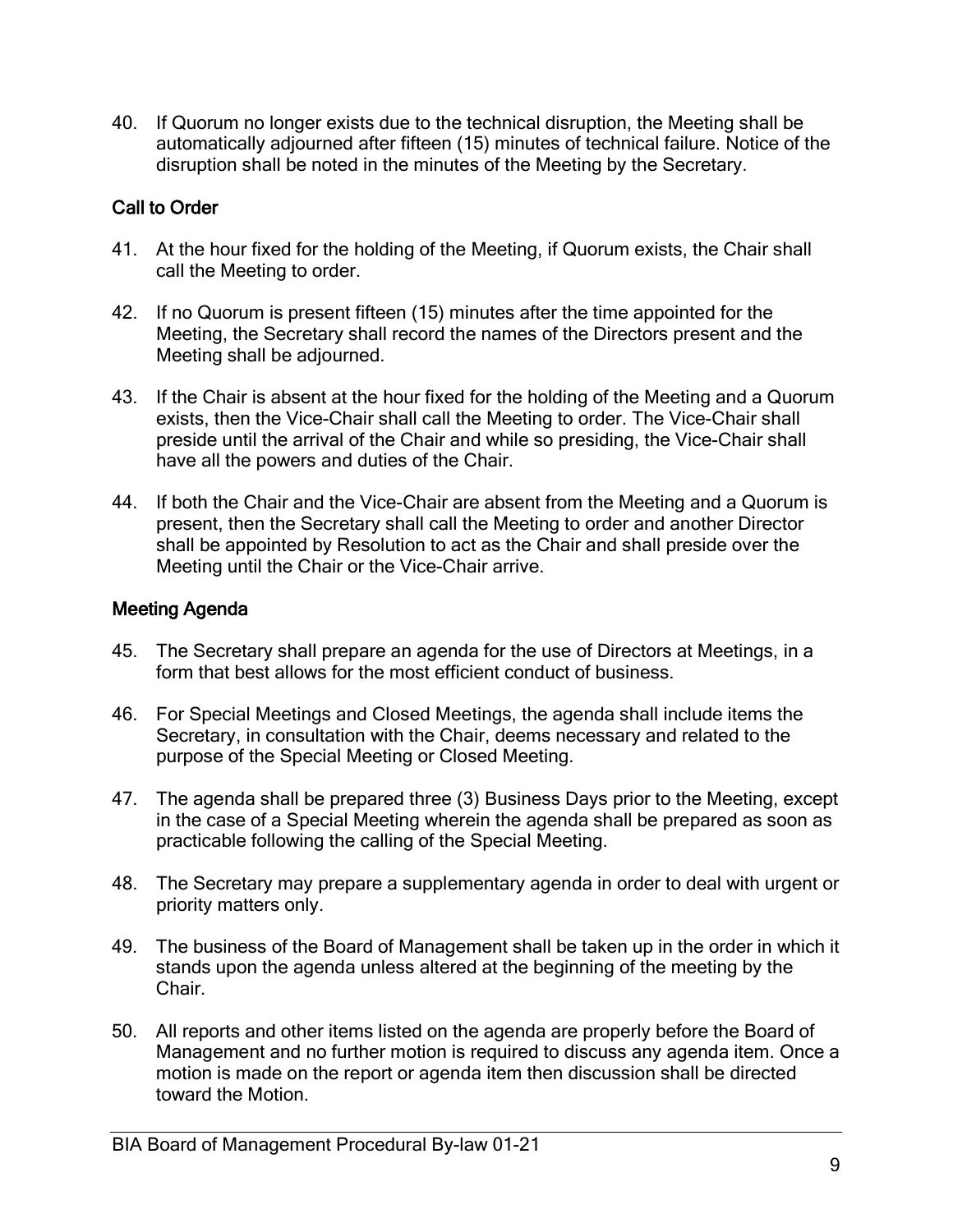# Conflict of Interest

- 51. When a Director has a Conflict of Interest in any matter that is the subject of consideration at a Meeting, the Director shall, in accordance with the Municipal Conflict of Interest Act:
	- a) if present at the Meeting, prior to any consideration or discussion of the matter, disclose that he or she has a Conflict of Interest and the general nature thereof; and:
		- i) in the event the Director is participating in the Meeting by Electronic Means and, in particular via video, turn off his or her video during the Meeting or the part of the Meeting during which the matter is under consideration; or
		- ii) in the event the Meeting is a Closed Meeting, forthwith leave the Meeting or the part of the Meeting during which the matter is under consideration;
	- b) if absent from the Meeting, disclose that he or she has a Conflict of Interest and the general nature thereof at the next Meeting at which he or she is in attendance in open session;
	- c) file a written statement of the interest and its general nature with the Secretary; and
	- d) not take part in the discussion of, or vote on any question in respect of the matter nor attempt in any way whether before, during or after the Meeting to influence the voting in connection with the matter.
- 52. The failure of one (1) or more Directors to comply with section 51 of this By-law shall not affect the validity of the Meeting in regard to the said matter.

# Record of Meetings (Minutes)

- 53. The Secretary shall record the proceedings, including procedural motions and direction given, without note or comment.
- 54. The minutes prepared by the Secretary and approved by the Board of Management are the official record of the Meeting proceedings.
- 55. The Secretary shall provide copies of all minutes to the Clerk within ten (10) days after their approval.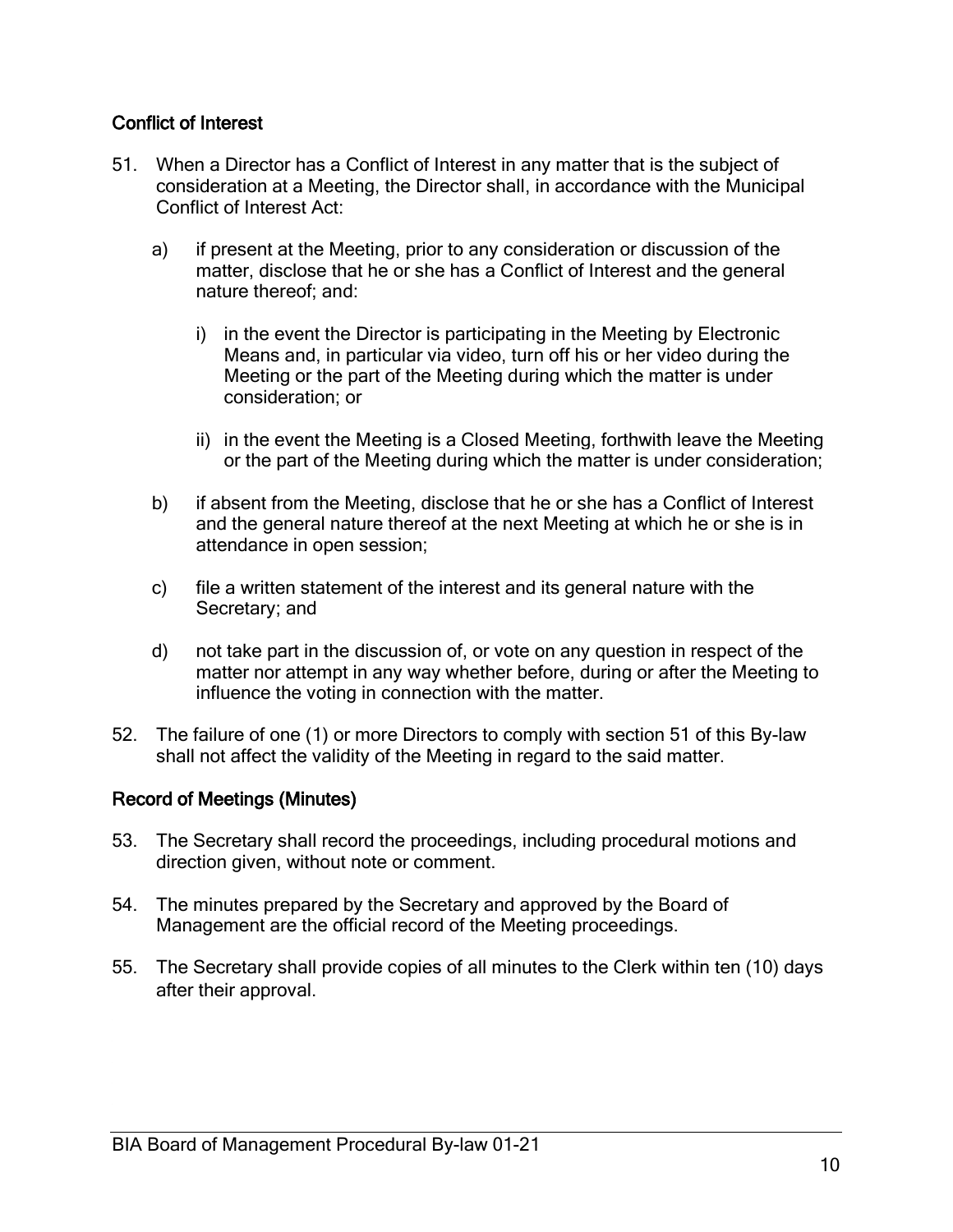# Duties of Officers

- 56. In addition to any other duties as set out in this By-law, it shall be the duty of the Chair to:
	- a) open the Meeting by taking the chair and call the Meeting to order;
	- b) address the matters listed on the agenda;
	- c) receive and address in the proper manner all Motions presented by Directors;
	- d) ensure that all Motions presented are clearly stated before debate;
	- e) put to vote all questions which are regularly moved and seconded or necessarily arise in the course of proceedings and to announce the results;
	- f) decline to put to vote Motions which infringe the Rules of Procedure;
	- g) enforce, on all occasions, the observance of the Rules of Procedure and the order and decorum among the Directors;
	- h) rule on Points of Order and Points of Personal Privilege;
	- i) sign the minutes of each Meeting and by-laws of the Board of Management; and
	- j) adjourn the Meeting in the case of disorder arising.
- 57. In addition to any other duties as set out in this By-law, it shall be the duty of the Vice-Chair to undertake the duties of the Chair in his or her absence.
- 58. In addition to any other duties as set out in this By-law, it shall be the duty of the Secretary to:
	- a) provide the Clerk with the dates of all Regular Meetings for each calendar year prior to the end of the previous calendar year;
	- b) provide a notice of a Meeting to the Clerk at least three (3) Business Days prior to the Meeting except if a Meeting is a Special Meeting, notice shall be provided to the Clerk as soon as practicable prior to the time for the posting of notice pursuant to section 33;
	- c) attend all Board Meetings to record and sign the minutes of each Meeting and by-laws of the Board of Management;
	- d) report all changes to the Board of Management to the Clerk;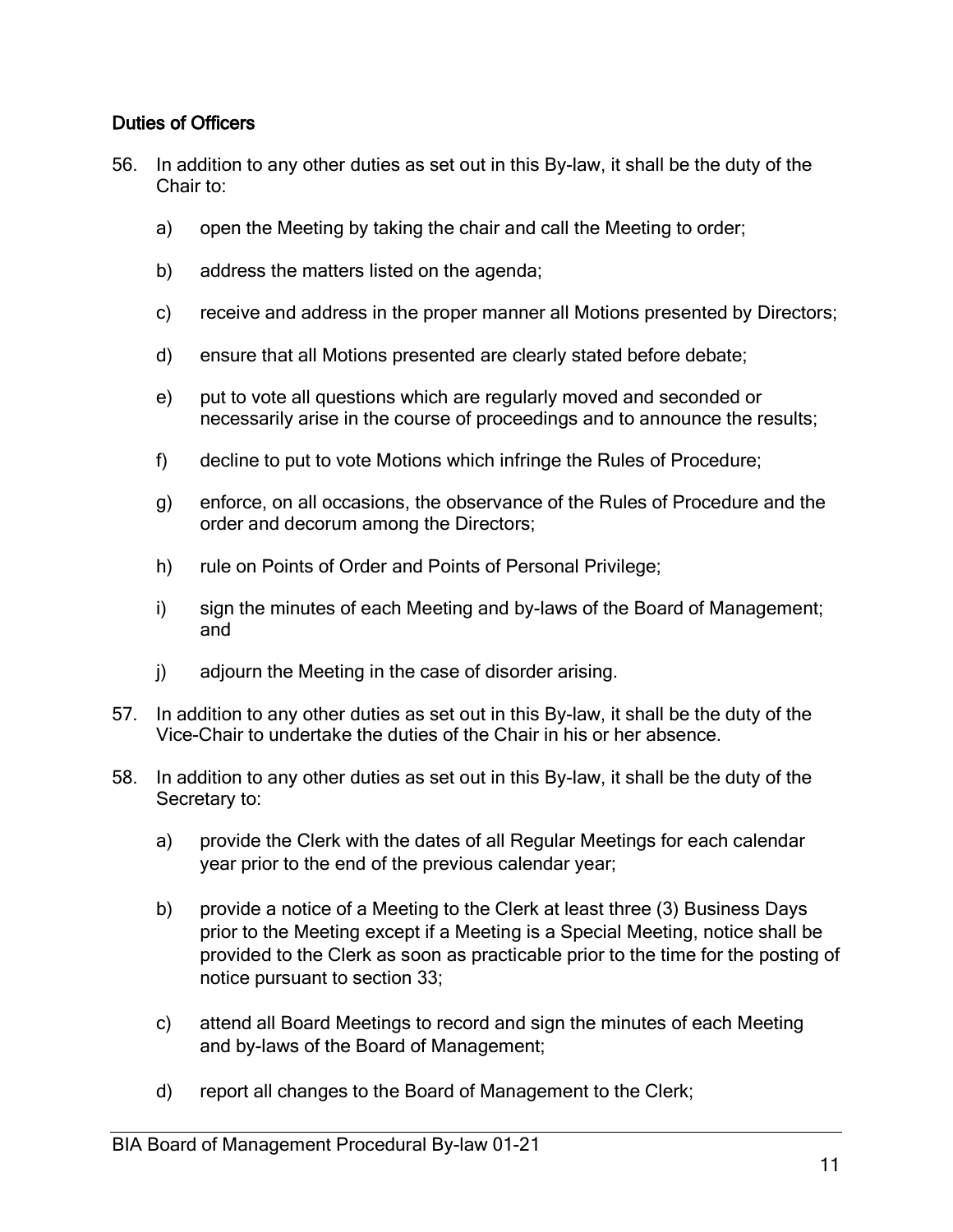- e) keep all minutes and all books, papers and documents used in and pertaining to the business of the Board of Management and collect, use and disclose records only in accordance with the Municipal Freedom of Information and Protection of Privacy Act, R.S.O. 1990, c.M.56 in consultation with the Clerk.
- 59. The Secretary may delegate those duties as described in sections 31, 35, 40, 42, 45, 48, 53, 54, 55, 58a), 58b), 58d), 101, 119 and 126 to the Recording Secretary.
- 60. In addition to any other duties as set out in this By-law, it shall be the duty of the Treasurer to:
	- a) prepare a proposed budget for each fiscal year in the form required by the Municipality's Treasurer;
	- b) to provide to the Municipality's Treasurer such books, records and financial information as the Municipality's Treasurer or such other persons may require in the Municipality's Treasurer's sole discretion.

# **Delegations**

- 61. A Delegation that wishes to address the Board of Management regarding a matter listed on the agenda for a Meeting shall send a request to the Secretary in writing by 4:00 p.m. one (1) day prior to the Meeting and shall provide particulars as to the nature of the submissions to be made.
- 62. A Delegation that wishes to address the Board of Management regarding a matter that is not listed on the agenda for a Meeting shall send a request to the Secretary in writing prior to the preparation of the agenda for the next Regular Meeting and shall provide particulars as to the nature of the submissions to be made.
- 63. A Delegation included on an agenda shall:
	- a) direct submissions only to the stated matter;
	- b) be limited to a maximum of five (5) minutes, exclusive of questions and answers;
	- c) not speak disrespectfully of any person or use offensive words;
	- d) not disobey a decision of the Chair; and
	- e) not enter into cross debate with other Delegations, Directors or the Chair.
- 64. Where there are numerous Delegations taking the same position on a matter, they shall be encouraged to select a spokesperson to present their views and are further encouraged not to repeat information presented by an earlier Delegation. In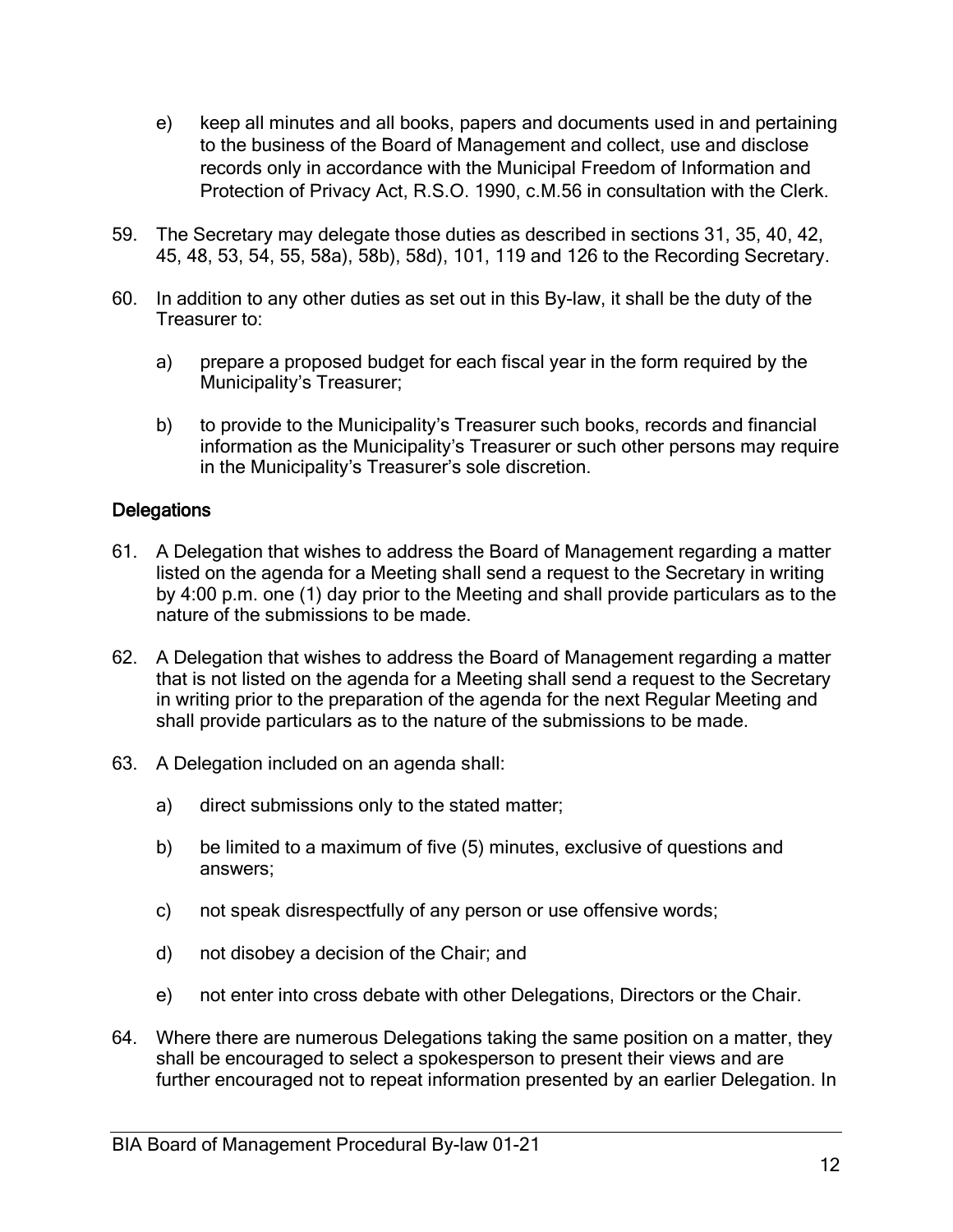order to avoid repetition and to ensure an opportunity for the expression of different points of view but except as required by law, the Chair may decline to hear any Delegation who has an identifiable common interest or concern with any other Delegation who has already appeared and spoken at the Meeting.

- 65. The Chair shall, at the conclusion of the five (5) minutes, inform the Delegation that the time limit has been exceeded. In the case where there is ten (10) or more Delegations on the same issue, the time limit may be reduced at the discretion of the Chair.
- 66. Every written submission shall be legibly written or printed and shall not contain any obscene or improper matter or language and shall be signed by at least one (1) person.
- 67. The Secretary, in consultation with the Chair, may refuse a Delegation for the following reasons:
	- a) the request is not submitted within the time required in section 61 and section 62;
	- b) the Delegation has not provide the particulars of the submissions to be made;
	- c) the subject matter is deemed to be beyond the jurisdiction of the Board of Management;
	- d) the proposed submissions are related to the following:
		- i) a Motion to Reconsider;
		- ii) labour or employment dispute or litigation or potential litigation, including those matters which are before and under the jurisdiction of any court or administrative tribunals; or
		- iii) a matter that is subject to solicitor-client privilege; or
	- e) the Board of Management has previously made a decision on the issue.
- 68. In the event that the Secretary, in consultation with the Chair, refuses the Delegation, the Secretary shall provide reasons for the refusal in writing to the Delegation with a copy of the reasons to the Board of Management.

# Conduct of Directors

69. A Director shall notify the Secretary at least twenty-four (24) hours prior to the commencement of a Meeting when the Director is aware that he or she will be absent from a Meeting.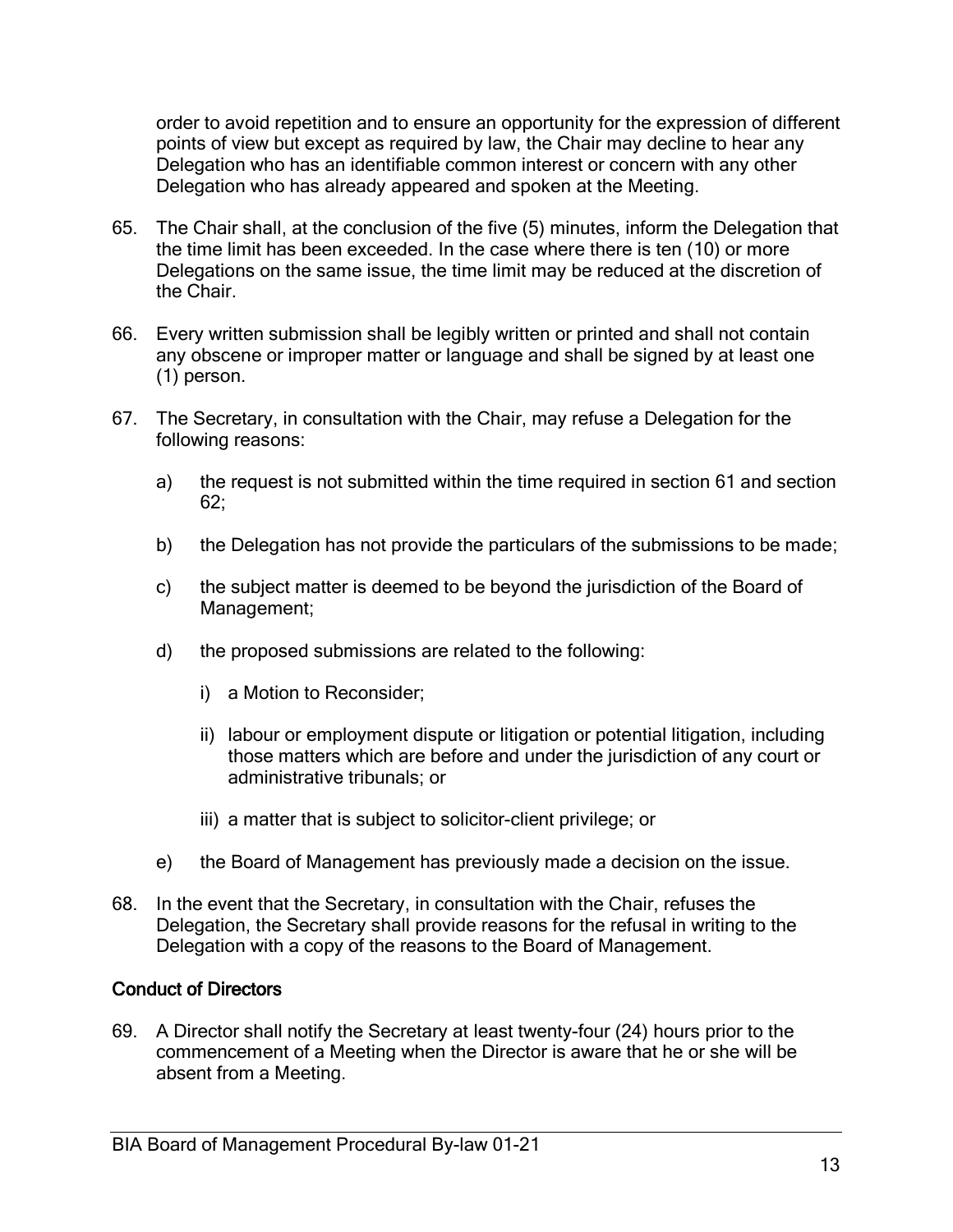- 70. No Director shall speak until the Director has been recognized by the Chair. In order to be recognized, unless participating by telephone or audio, the Director shall raise a hand and wait to be recognized by the Chair.
- 71. A Director participating via telephone or audio shall be called upon by the Chair to speak after all Directors participating in person or via video have spoken.
- 72. When a Director has been recognized by the Chair as having the floor, the Director shall direct questions or comments to the Chair.
- 73. When a Director is speaking, no other Director, except for the Chair, shall interrupt him, except to raise a Point of Personal Privilege or Point of Order.
- 74. Any Director may require the Motion under discussion to be read at any time during the debate but not so as to interrupt the Director who has the floor.
- 75. Directors shall not use indecent, offensive words or insulting expressions at any time toward other Directors, employees, Delegations or members of the public.
- 76. When, in the opinion of the Chair, the words or conduct of any person, including a Director, is in contravention of the Rules of Procedure, or in contravention of the Code of Conduct or the person disregards a decision of the Chair or is causing unreasonable disruption to the Meeting, the Chair may rule the person out of order and require the person to cease the conduct.
- 77. If a person ruled out of order is not a Director and does not cease the conduct, the Chair may order the person to leave the Meeting.
- 78. If a Director ruled out of order does not cease the conduct, the Chair may forthwith put the question that such Director be ordered to leave the Meeting. If, following a Resolution of the Board of Management, the Director apologizes, the Board of Management may, by Resolution, permit the Director to return.
- 79. If the Director called out of order does not apologize or if any person will not leave the Meeting once ordered to do so, the Chair shall temporarily adjourn the Meeting.

### **Motions**

- 80. Except as otherwise provided in this By-law, all Motions must be moved and seconded before the Chair can put the Motion on the floor for consideration.
- 81. After a Motion is moved and seconded, it shall be deemed to be in the possession of the Board of Management, but the Chair may, with the permission of the mover and seconder allow the motion to be withdrawn at any time before decision or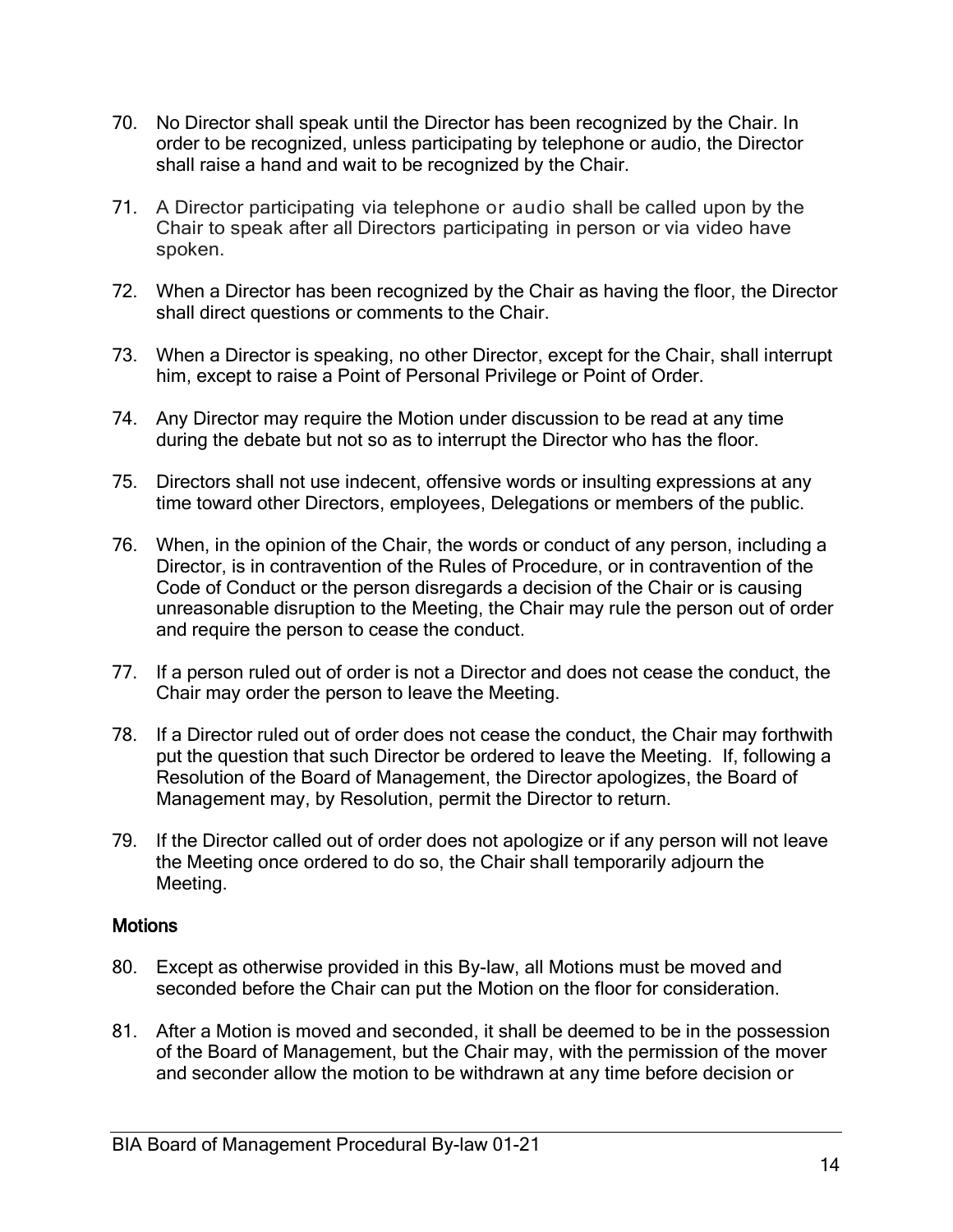Amendment. In such cases, there is no recording of the withdrawn Motion in the minutes.

- 82. A Point of Personal Privilege or a Point of Order may be raised at any time during the Meeting. A Point of Order or a Point of Personal Privilege shall receive disposition forthwith upon receipt and when decided, the matters so interrupted shall resume from the point where such matters were suspended.
- 83. A Motion related to a matter which is not within the jurisdiction of the Board of Management shall be deemed to be ultra vires and out of order.
- 84. The results of all Motions, whether approved or lost, shall be recorded in the minutes. A Motion that is moved but not seconded shall be recorded in the minutes with the notation, "Motion lost for lack of a seconder".

# Privileged Motions

- 85. A Motion before the Board of Management must be disposed of before any other Motion, except the following privileged motions:
	- a) to extend the hour that the Meeting adjourn, which Motion may not be Amended and is not debatable;
	- b) to adjourn, which Motion may not be Amended and is not debatable;
	- c) to defer;
	- d) to refer, which Motion is debatable as to the merits to refer only and which shall take precedence over any Amendment;
	- e) to recess;
	- f) to move into a Closed Meeting.

# Motion to Adjourn

- 86. A Motion to adjourn shall not be in order when:
	- a) a Director is speaking;
	- b) a vote is being taken, or
	- c) a recorded vote has been requested.

### Motion to Reconsider

87. A Motion to Reconsider shall not be in order when: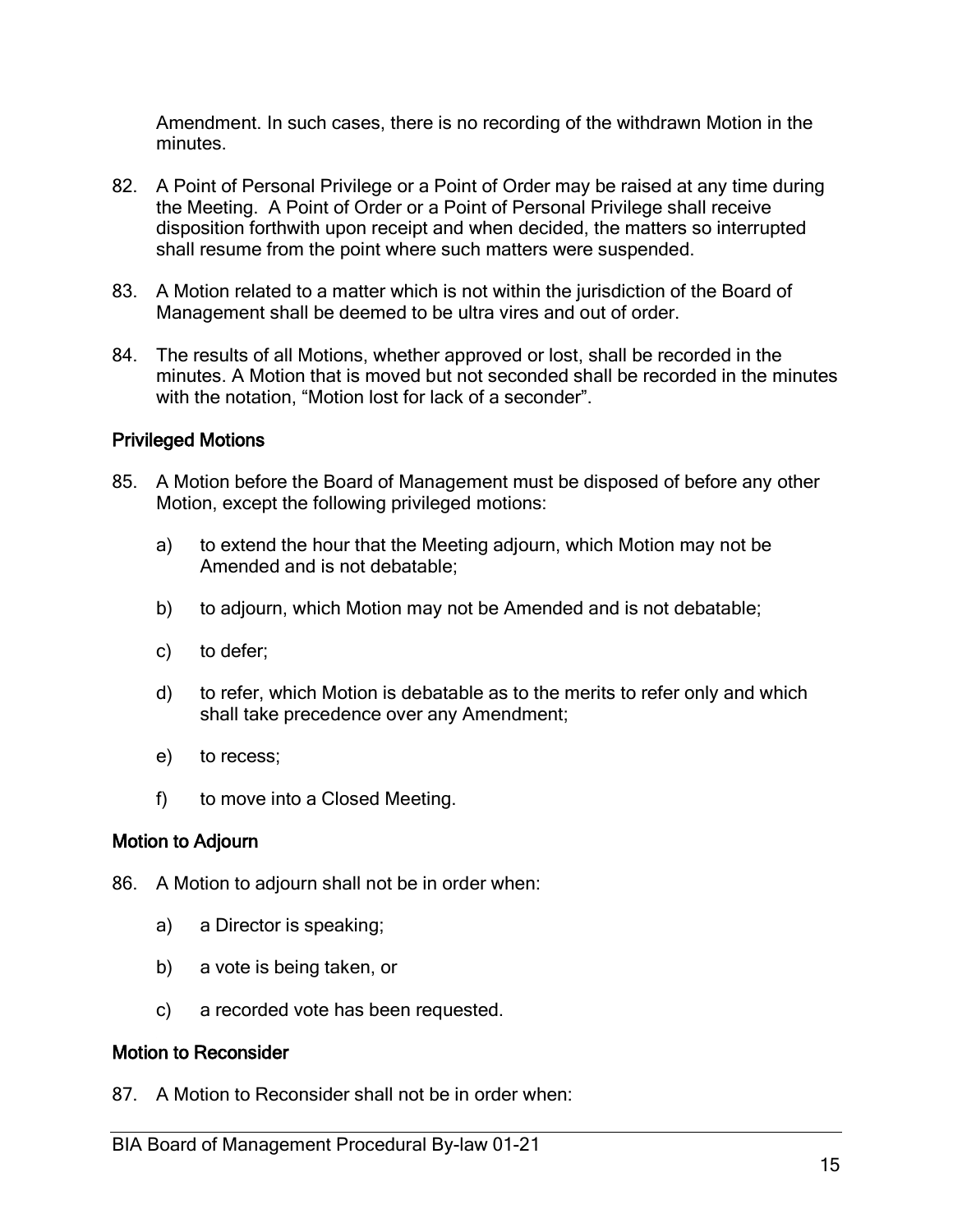- a) a Director is speaking;
- b) it is made at a Meeting subsequent to that at which the Resolution proposed to be Reconsidered was passed;
- c) it is in respect of a Resolution to Reconsider;
- d) if action has been taken to implement the Resolution proposed to be Reconsidered; or
- e) the Resolution proposed to be Reconsidered has already been Reconsidered.
- 88. A Motion to Reconsider must be moved and seconded by a Director who voted in favour of the Resolution proposed to be Reconsidered when it was passed.
- 89. A Motion to Reconsider may not be Amended and is debatable only as to the reasons for or against Reconsideration.
- 90. No discussion on the Resolution which is proposed for Reconsideration shall be allowed until the Motion to Reconsider is carried.
- 91. A Motion to Reconsider suspends action on the Resolution to which it applies until the Motion has been decided.
- 92. In the event that a Director wishes for a Resolution to be Reconsidered and the Resolution was passed at a previous Meeting or by a previous Board of Management, the Director shall introduce the matter by way of a Notice of Motion.

# **Amendments**

- 93. An Amendment shall be moved and seconded prior to debate.
- 94. Only one (1) Amendment may be presented to the Motion at a time and only one (1) Amendment to an Amendment at a time, but when an Amendment to an Amendment has been disposed of, another may be introduced, and when an Amendment has been decided another may be introduced.
- 95. The Amendment to the Amendment, if any, shall be voted first, then if no other Amendment to the Amendment is presented, the Amendment shall be voted on next, then if no other Amendment is introduced the Motion or Motions as Amended shall be put to a vote.
- 96. A Friendly Amendment may be made by a Director providing there is consent from the mover and the seconder.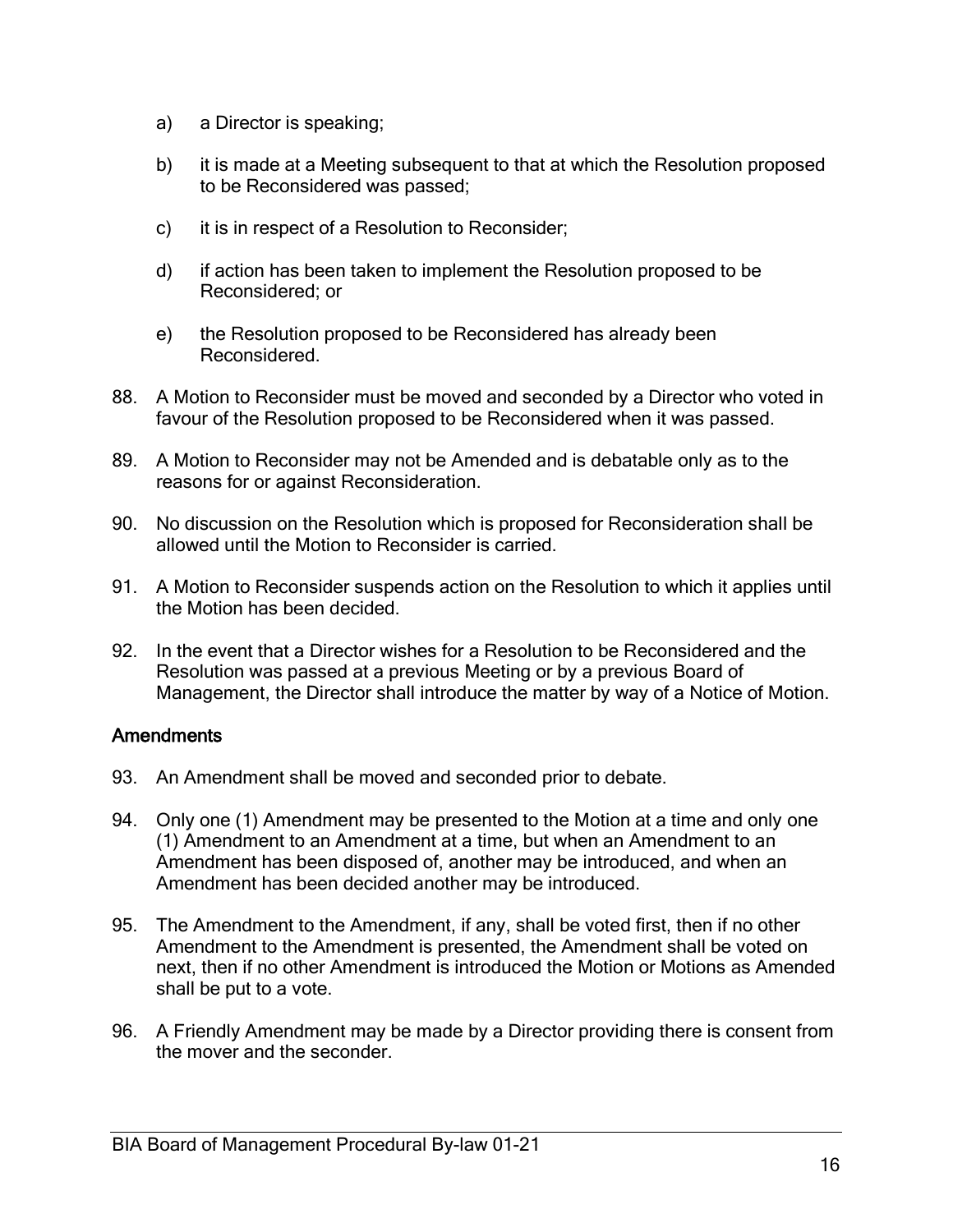# Notice of Motion

- 97. Directors are discouraged from raising matters as new business at a Meeting and shall raise such matters as a Notice of Motion.
- 98. A Notice of Motion signed by a mover and a seconder shall be provided to the Secretary prior to the preparation of the agenda for a Regular Meeting for inclusion on the agenda.
- 99. A Notice of Motion shall not be debated at the Regular Meeting where it is introduced, but, unless otherwise agreed by Resolution of those Directors in attendance, shall be dealt with at the next Regular Meeting.
- 100. If the Director who introduced the Notice of Motion is not in attendance at the Regular Meeting where the Notice of Motion is to be debated, the Chair shall declare the Motion not accepted.

### By-laws

- 101. The Secretary shall introduce every by-law to the Board of Management for consideration by reading the number and title of the by-law which shall be listed on the agenda.
- 102. Unless otherwise requested or separated, all by-laws proposed for adoption shall be passed in one Motion, duly moved and seconded.
- 103. Once the by-laws have been adopted by the Board of Management, the by-laws shall be signed by the Chair and the Secretary.

# **Voting**

- 104. All decisions of the Board of Management shall require a majority vote to be passed in the affirmative except as otherwise set out in this By-law or legislation.
- 105. A Director may not vote by proxy at a Meeting.
- 106. If a Director does not vote when a question is put to the Board of Management, the Director shall be deemed to have voted in the negative except where the Director has not voted as a result of declaring a Conflict of Interest.
- 107. Unless a recorded vote has been requested, the manner of determining the decision of the Board of Management shall be by:
	- a) a show of hands;
	- b) the use of an electronic voting machine; or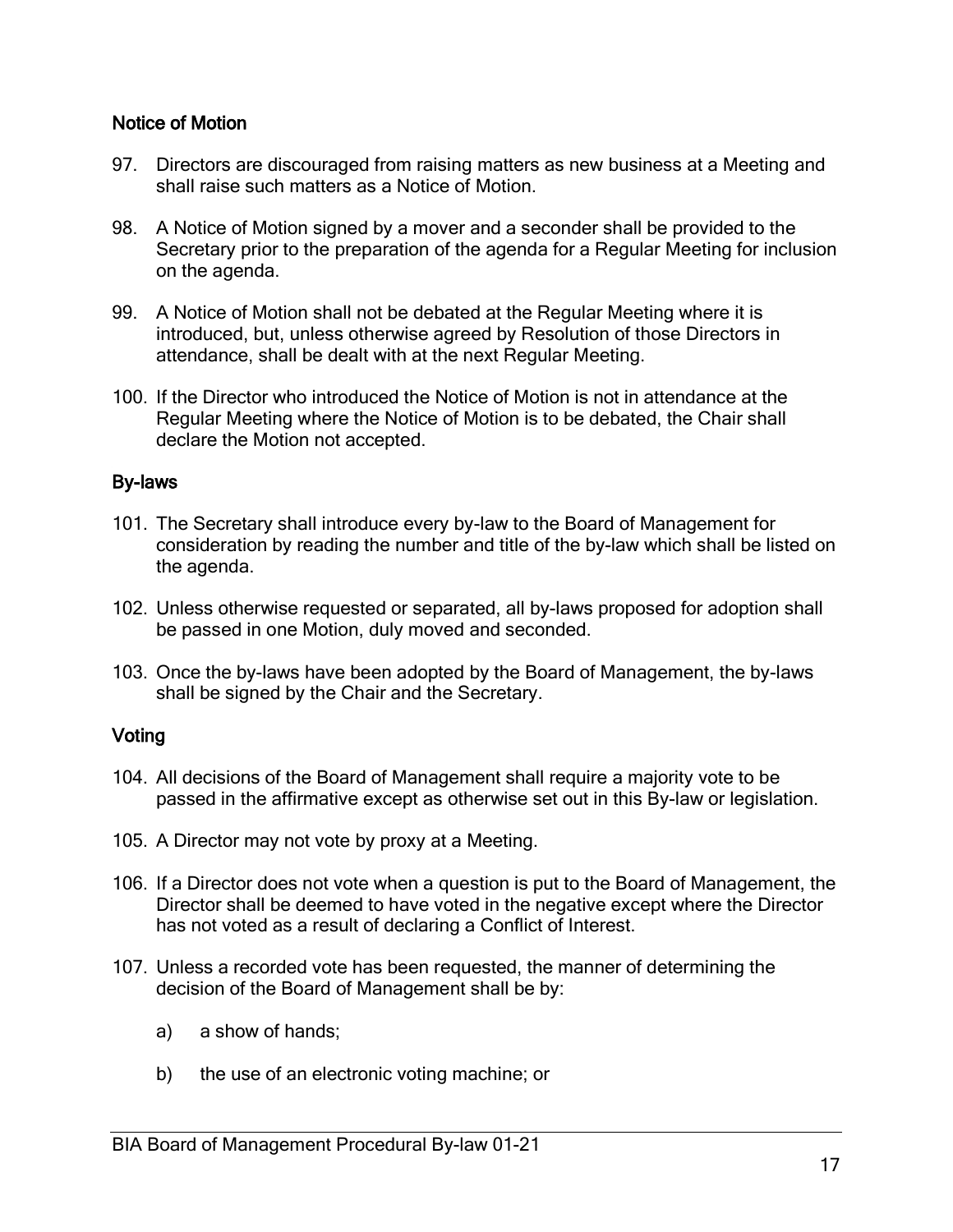- c) verbally, if a Director is participating via telephone or audio.
- 108. The Chair shall have a right to vote on all questions except where the Chair has declared a Conflict of Interest. The Chair shall vote at the same time as the Directors.
- 109. Immediately before the taking of a vote, the Chair may have the Motion introduced read and shall do so if requested by a Director.
- 110. Any Director may request that a Motion be divided and that a separate vote be taken on each part of the Motion and such request does not require a seconder.
- 111. Upon the request of the Director, the Chair shall divide the question and the vote upon each part of the Motion shall be taken separately.
- 112. After a question is finally put to a vote by the Chair, no Director shall speak to the question nor shall any other Motion be made until after the vote has been taken and the result has been declared.
- 113. The Chair shall announce the result of every vote.
- 114. The motion is lost if the result is a tie vote.
- 115. If a Director disagrees with the announcement of the result of the vote, the Director may, but only immediately following the announcement, object to the announcement of the result and request that the vote be retaken.
- 116. Should a Director have voted in error and wishes to change the record of the vote, the Director must bring it to the Chair's attention immediately before the next item on the agenda is announced.
- 117. Unless a recorded vote is requested, the individual Director's vote on any particular item shall not be recorded.

# Recorded Vote

- 118. A Director may, prior to a vote being taken or immediately after the vote is taken, request a recorded vote. The recorded vote must be requested before the Chair moves to the next matter.
- 119. When a recorded vote is taken, the Secretary will ask all Directors individually, in alphabetical order, except the Chair, who shall be called last, whether the Director is in favour or opposed to the Motion on the floor. Following the recording of the vote, the Secretary shall declare whether the Motion has carried or lost.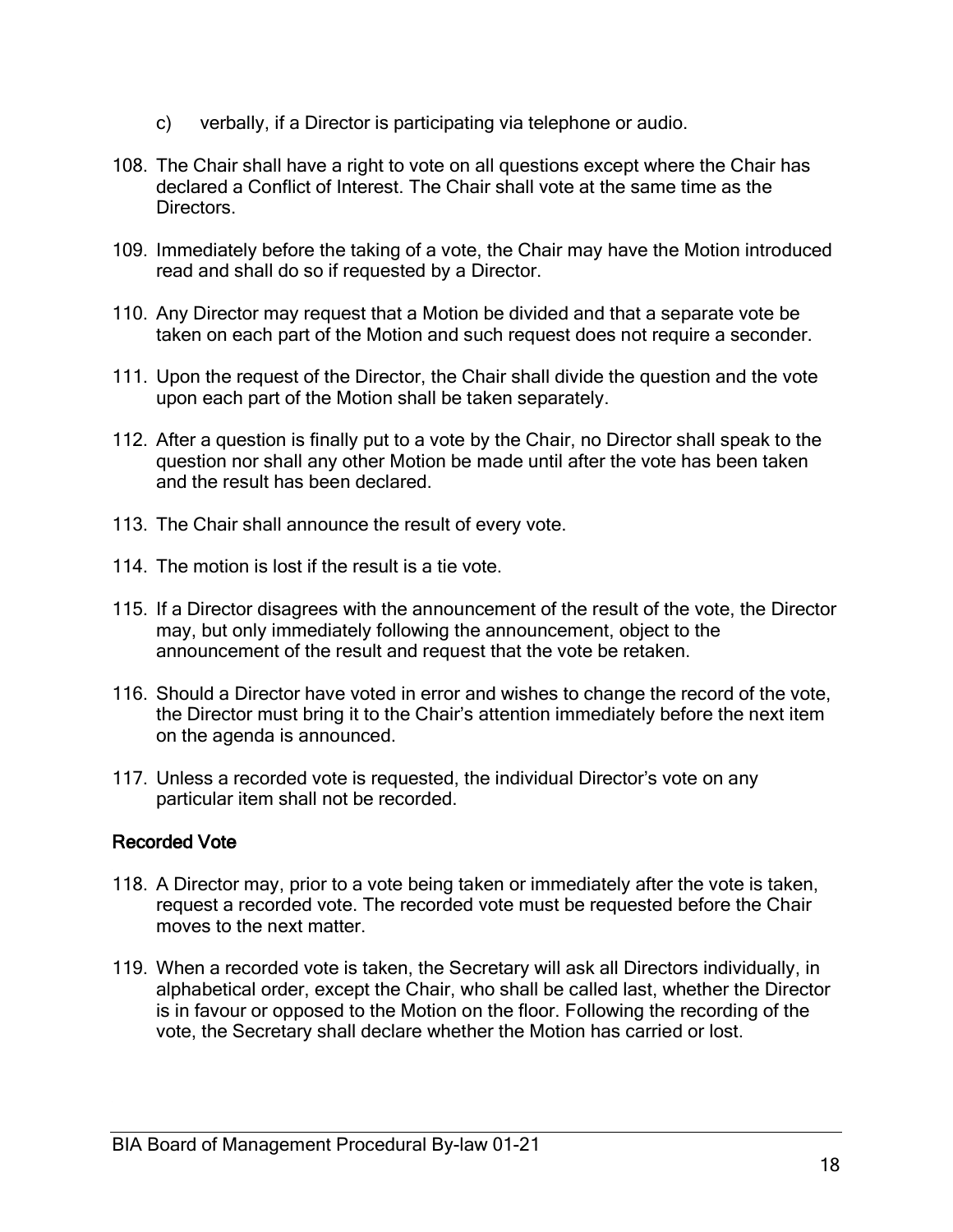# Members' Meetings

- 120. The Board of Management shall hold at least one (1) Members' Meeting in each calendar year.
- 121. A Member or a Director may participate in a Member's Meeting by Electronic Means.
- 122. No Members' Meeting may proceed unless Quorum is present.
- 123. Prior to submitting the budget to Council for approval, the Board of Management shall hold one (1) or more Members' Meetings for discussion of the budget.
- 124. Following the Members' Meeting at which the Members discuss the proposed budget, the Treasurer shall provide the proposed budget to the Municipality's Treasurer by the date required by the Municipality's Treasurer;

### Notice of Members' Meetings

- 125. Notice of a Members' Meeting shall include the agenda and accompanying material to be considered by the Members at the Members' Meeting and in the case of a Members' Meeting being held for discussion of the budget, shall include the budget.
- 126. The Secretary shall provide notice of a Members' Meeting to the Clerk at least twenty (20) Business Days before the date of the Members' Meeting.
- 127. The Clerk shall send notice of the Members' Meeting to all Members by prepaid mail at least (15) Business Days before the date of Members' Meeting.
- 128. The Clerk shall post notice of all Members' Meetings on the Municipality's website and such posting shall serve as notice to the Board of Management and to the public.

# Record of Members' Meetings

- 129. The Secretary shall attend all Members' Meetings to record the minutes.
- 130. The Chair and the Secretary shall sign the minutes of each Members' Meeting.

# Nomination of Directors by the Members

- 131. Nominees for appointment to the Board of Management shall be elected at a Members' Meeting following each election of Council.
- 132. A Member may nominate a person for appointment to the Board of Management by submitting a nomination, the form of which shall be determined by the Clerk, to